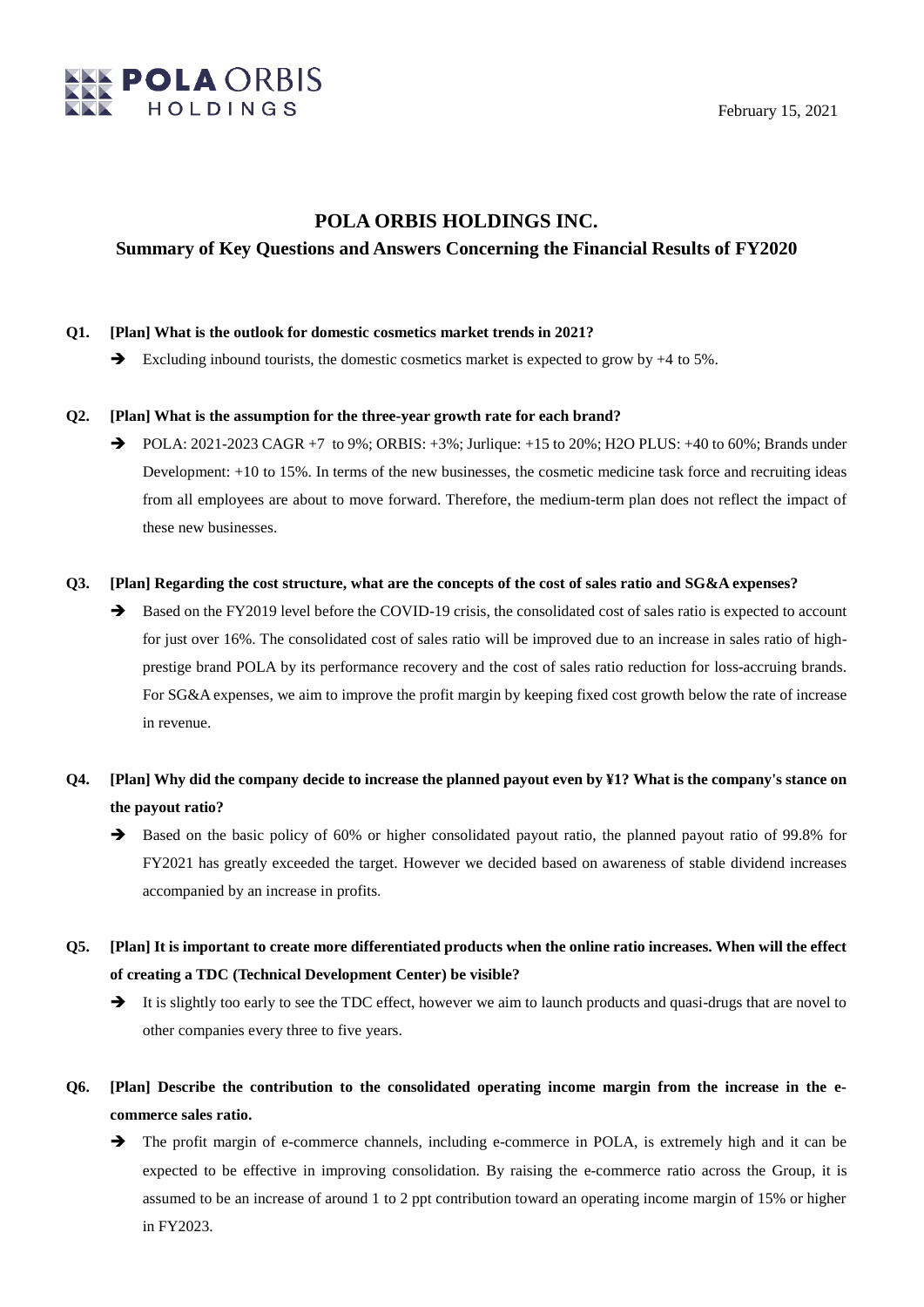### **Q7. [POLA brand] Describe how to recover from the struggling situation of new customer acquisition.**

Returning to FY2019 levels of the new customer acquisition numbers in consignment sales channel is not in our current plan. The consignment sales channel is planned to have CAGR of +1 to 2% over the three-year business plan, and the main strategy is to increase the ratio of loyal users and improve LTV. On the other hand, new customer acquisition in e-commerce is strong at POLA overall. In FY2020, there are 40 to 45% purely new customers in approximately 120,000 total e-commerce customers. Therefore, the ongoing strong, new acquisition and loyal customer development are key issues.

#### **Q8. [POLA brand] Describe the background of the strong, new customer acquisition for e-commerce?**

 $\rightarrow$  The key is creating online contact points for customers who have heard of POLA's name and products, but lacked access to them. In terms of products, high-priced products are not difficult to sell in e-commerce, and those with established reputations and high perceived effects are strong, with B.A and Wrinkle Shot being the focal points for new acquisitions. In the future, new products will be prepared regularly in the first and second half for the main series.

# **Q9. [POLA brand] What are the market conditions for counseling sales? How will you acquire customers in the future?**

 Face-to-face services cannot be provided as they were before the COVID-19 crisis, so online counseling was introduced. Introduction to the stores has progressed and the effect is visible. Next, we will tackle OMO that combines e-commerce for counseling sales, and develop the consignment sales channel so that sales can be completed online.

# **Q10. [POLA brand] Regarding the OMO, is it necessary to devise ways to maintain the relationship between consignment sales and the e-commerce operated by the company?**

We are not necessarily aim to shift customers to e-commerce entirely. The main idea is that centrally manage customer information across channels and also communicate and sell products in line with customers' values and tastes. E-commerce pursues usability and convenience to strengthen the acquisition of new customers, while the strength of Beauty Directors' counseling is an important value that e-commerce cannot match, it can be applied in both stores and online. We think it is possible to integrate the current real store and online.

#### **Q11. [POLA brand] What was the effect of COVID-19 supporting measures for Beauty Directors?**

The total amount of support was about ¥1 billion, and the effects have been sufficiently apparent, we were able to curb store closures, which evaluated as a success.

### **Q12. [POLA brand] Describe how to develop in mainland China.**

 $\rightarrow$  Offline channels include department stores, which focus on product sales, and stores in shopping malls with product sales and aesthetics services. Online channels include domestic e-commerce in China and cross-border ecommerce. In FY2020, offline and online sales ratio accounted for about half of the total in each, and we plan to grow both channels.